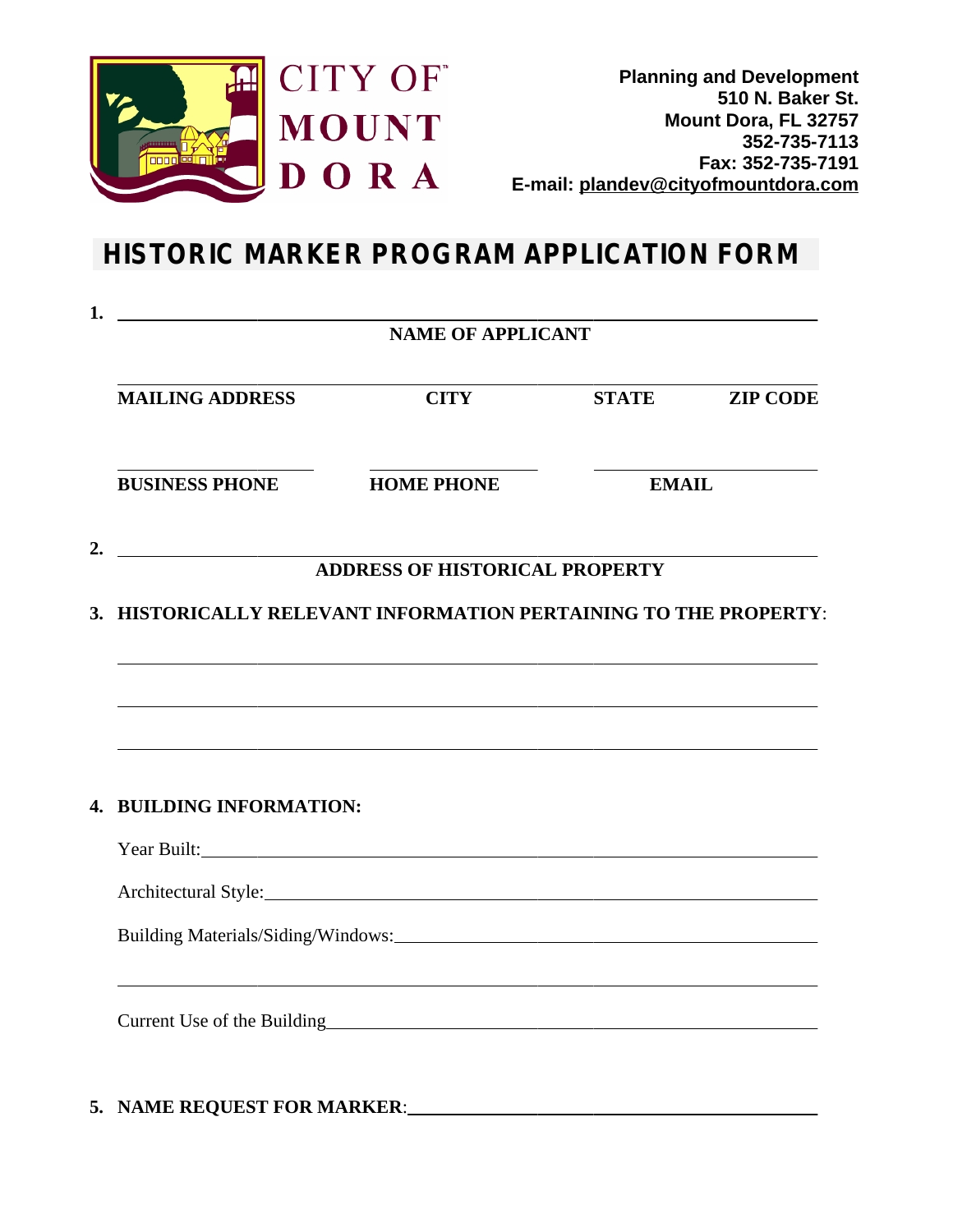

# **HISTORIC MARKER PROGRAM PLAQUE AGREEMENT FORM**

### *NOTE: This form is to be completed when applicant receives the Historic plaque.*

The City of Mount Dora retains ownership of the plaque and reserves the right to remove the plaque from a property if the property is in any way altered or changed in a manner which in the discretion of the City of Mount Dora Historic Preservation Board diminishes it's architectural integrity. You are responsible for the installation of the plaque in a location visible from the street.

Property Address:

Plaque Registration Number:

Signature of Property Owner Date

Name of Property Owner (Typed or Printed)

Address of Property Owner

Witness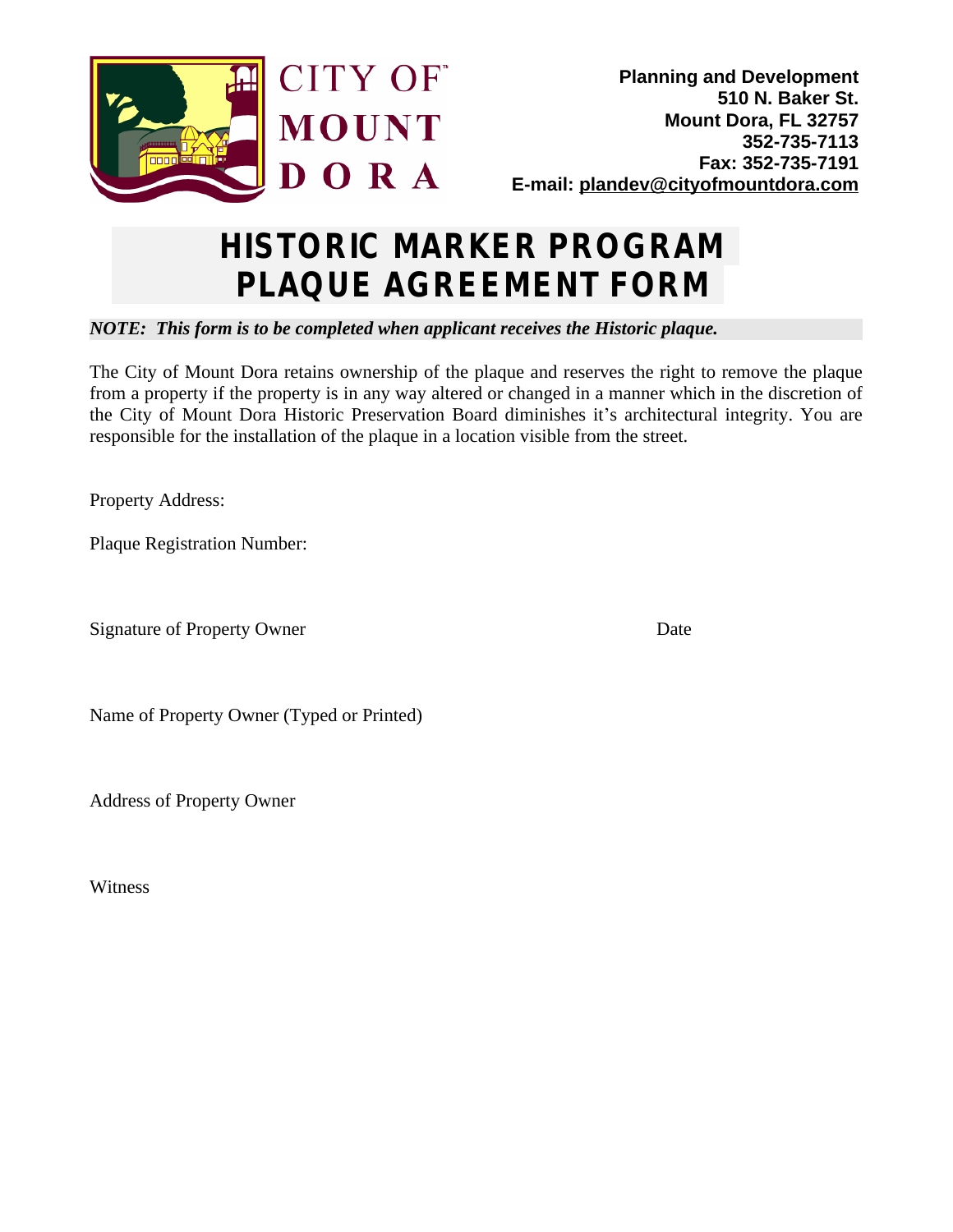

### **City of Mount Dora D O R A Historic Preservation Committee Historic Marker Program Criteria**

The fundamental purpose of the Historic Marker Program is two-fold. First, the markers identify those buildings of either historical or architectural significance which illustrate our history and educate the public in that history and architecture. Secondly, the purpose is to encourage the restoration and maintenance of historical properties located in the City of Mount Dora.

#### *Preservation Standards:*

To qualify as a historic site, individual properties, structures, sites or buildings will have significant character, interest or value as part of the historical, cultural, aesthetic and architectural heritage of the City. To qualify as a historic site, said property must fulfill one or more of the criteria set forth in paragraphs (1) and (2) as follows:

- 1) A building, structure or site will be deemed to have historical or cultural significance if it meets the following criteria:
	- a) Is associated in a significant way with the life or activities of a major person important in city, state or national history (i.e., the homestead of a local founding family), or
	- b) Is the site of a historic event with significant effect upon the city, state or nation, or
	- c) Is associated in a significant way with a major historic event whether cultural, economic, social, military or political, or
	- d) Exemplifies the historical, political, cultural, economic or social trends of the community in history, or
	- e) Is associated in a significant way with a past or continuing institution that has contributed substantially to the life of the City.
- 2) A building, structure or site is deemed to have architectural or aesthetic significance if it fulfills one or more of the following criteria:
	- a) Portrays the environment in an era of history characterized by one or more distinctive architectural styles, or
	- b) Embodies those distinguishing characteristics of an architectural style, period or method of construction, or
	- c) Is a historic or outstanding work of a prominent architect, designer, landscape architect or builder, or
	- d) Contains elements of design, detail, material or craftsmanship of outstanding quality or which represented, in its time, a significant innovation or adaptation to the Central Florida environment.

A building, structure or site will be deemed to have historic significance if, in addition to or in place of the previously mentioned criteria, the building, structure or site meets historic development standards as defined by and listed in the regulations of and criteria for the national Register of Historic Places, as prepared by the U. S. Department of the Interior under the Historic preservation Act of 1966, as amended.

In order to be considered for this program, the applicant must supply adequate information to show that one or more of the above mentioned criteria are met. The Historic Preservation Board and City Council will use the information provided to make final determinations on acceptance into the program